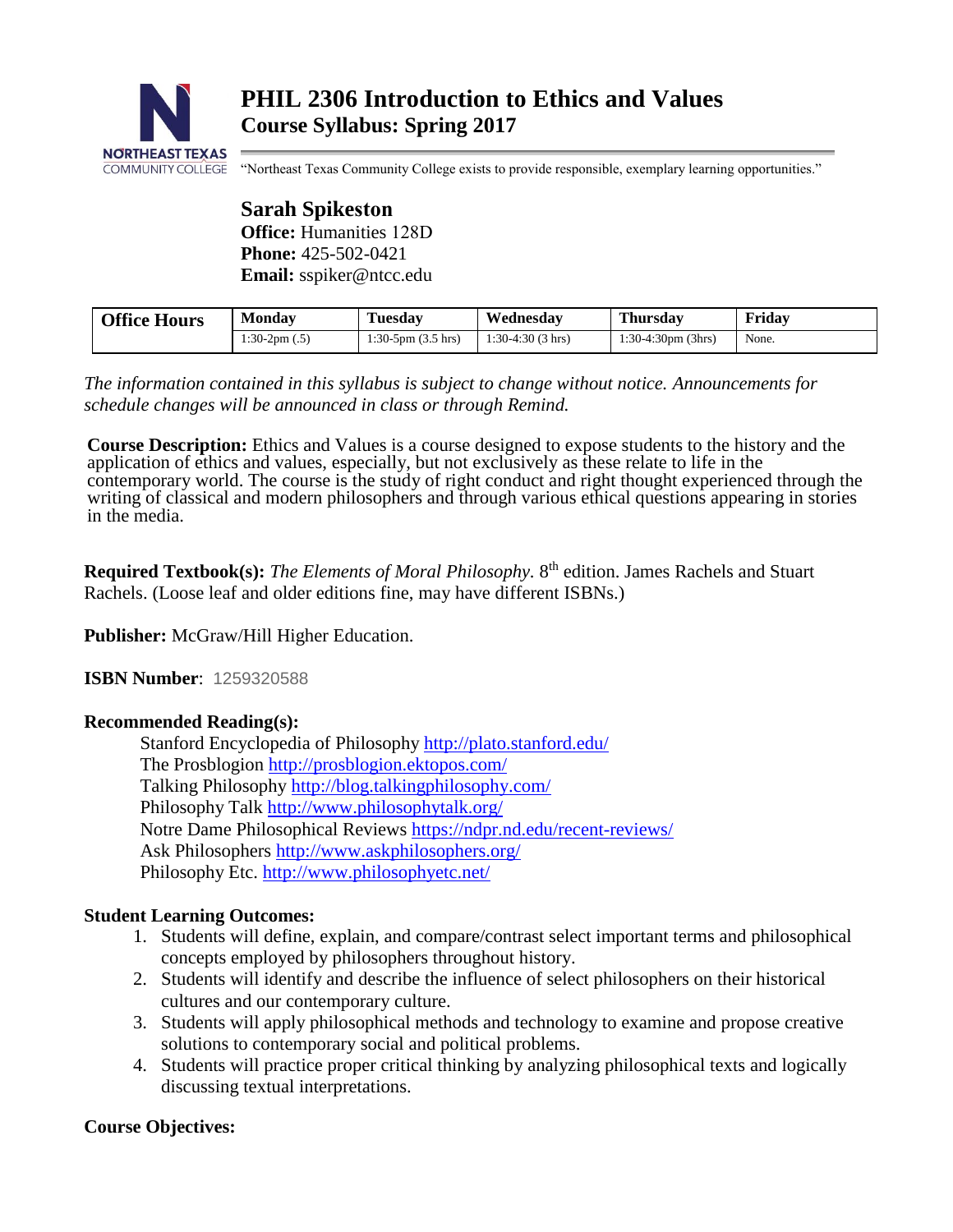- 1. Students will analyze and articulate the theoretical principles that guide moral life, applying historical principles to modern examples.
- 2. Students will critically evaluate the content, causes, and effects of ethically significant events, questions, and decisions, articulating courses of action accurately, thoroughly, and in-depth without indication of personal belief (unless specifically requested).
- 3. Students will display an air of respect and understanding for philosophically and morally complex and sometimes sensitive issues.
- 4. By analyzing the opposition, students will develop their own moral voice, moving beyond simple claims to well-documented, supported arguments.

## **Lectures & Discussions:**

Lectures and/or discussions will be based on the chapters in the textbook and articles brought in by the students and posted via Blackboard.

## **Evaluation/Grading Policy:**

Students will be tested on assigned readings from the text as well as additional materials assigned in class. Previous arrangements must be made when it is necessary to miss a quiz/exam. In the case of an emergency where prior notification is unavailable, students must provide proof of an excused extenuating circumstance in order to make up the test.

The final grade for the class will follow a standard grade scale based on a weighted scale.

 $A = 90-100$  $B = 80-89$  $C = 70-79$  $D = 60-69$  $F =$ Below 60

Weighted scale is based on the following categories:

50% Quizzes and Assignments 25% Final Project 25% Exams

## **Tests/Exams:**

Two exams will be given (midterm and final). The questions primarily multiple choice and true/false. No notes are permitted on exams. Students are permitted unlimited supervised retakes of the exam during Testing Center hours **for one week after the original exam is given**, but must be present at the time of the original test date in order to take advantage of the retake.

Each chapter will have its own open-book quiz posted on Blackboard. Quizzes can be taken an unlimited number of times up until the due date.

Previous arrangements must be made when it is necessary to miss an exam. In the case of an emergency where prior notification is unavailable, students must provide proof of an excused absence in order to make up the test.

## **Assignments:**

All assignments will be posted to Blackboard.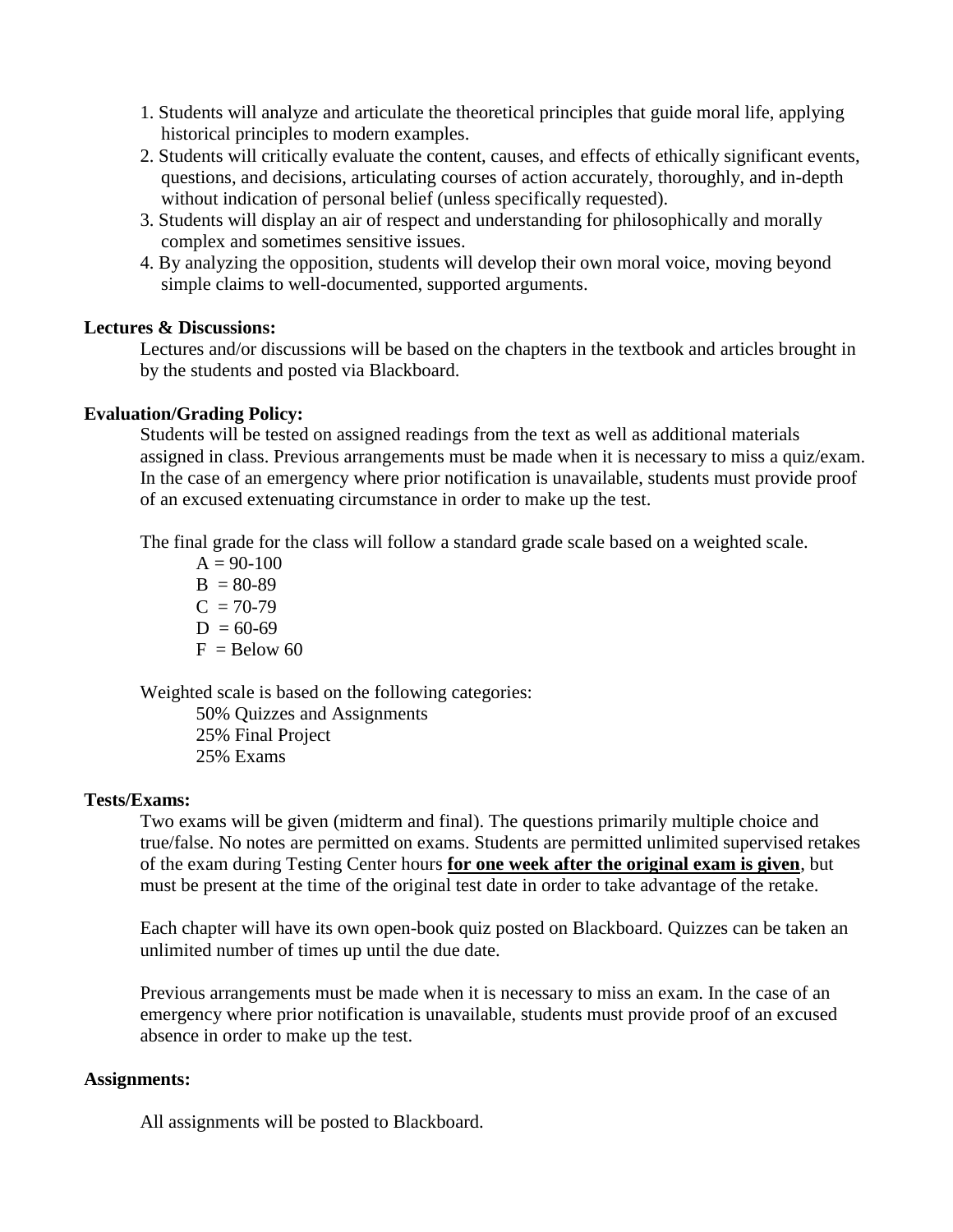Assignments are subject to online electronic plagiarism checkers as well as old fashioned "Google checking". Papers that attempt to cite but do so incorrectly will be given a zero and returned for resubmission. Papers that do not attempt to cite at all will receive a zero with no opportunity for resubmission. The resubmission opportunity will be noted in the grading comments on Blackboard.

#### **Student Responsibilities/Expectations:**

Since the lecture-discussion method will be employed in this class, regular attendance is highly encouraged. Students who have not attended class by the  $12<sup>th</sup>$  class day will be removed from the course.

Students must be present in order to get credit for some in-class assignments. Failure to attend on mandatory attendance days will result in a loss of available points for the activity. If the attendance policy is broken, the instructor will examine the reasons for the student's absences, the student's work in the class, and determine whether it is in the student's best interest to remain in the class. If the student breaks the attendance policy, the instructor may begin withdrawal procedures (up to the college's withdrawal deadline) or may fail the student for the course (after the college's withdrawal deadline has passed).

From time to time, students may be offered extra credit. These optional assignments will be announced via Blackboard. Typically, extra credit will be added to assignments grades and are weighted accordingly.

A personal emergency is limited to death of a relative or unforeseeable and immediate hardship. All excuses for make-up work must be verified by the instructor. It is the student's responsibility to contact the instructor to schedule make-up work due to a medical or personal emergency. The instructor may permit or deny make-up work.

Students are expected to **check daily** the campus email account and the course Blackboard for any course changes, announcements, and assignments. Failure to check regularly the campus email and the course Blackboard may result in missed work and academic penalties. To access the course website on Blackboard, follow these steps:

- 1. Log on to the NTCC My Eagle Portal at mycampus.ntcc.edu.
- 2. Your portal Login name is your first name initial + your last name + last 3 digits of your social security number. The Password is your date of birth in an 8 digit format mmddyyyy.
- 3. Under the "Launch Pad" click on the Blackboard Icon.
- 4. After logging in, under the My Courses list, select the link associated with this class.
- 5. Blackboard Mail is found on the left-hand side of the course home page.

#### **Cell Phones:**

*ALL CELL PHONES* ARE TO BE TURNED OFF UPON ENTERING THE CLASSROOM. NO EXCEPTIONS. TEXTING IS NOT ACCEPTABLE. VIOLATIONS MAY RESULT IN YOUR PHONE BEING TAKEN BY THE INSTRUCTOR. IN CASE OF EMERGENCY THE BUILDING SECRETARY WILL BRING A MESSAGE TO THE CLASSROOM. THE SECRETARY'S PHONE NUMBER IS 903-434-8255.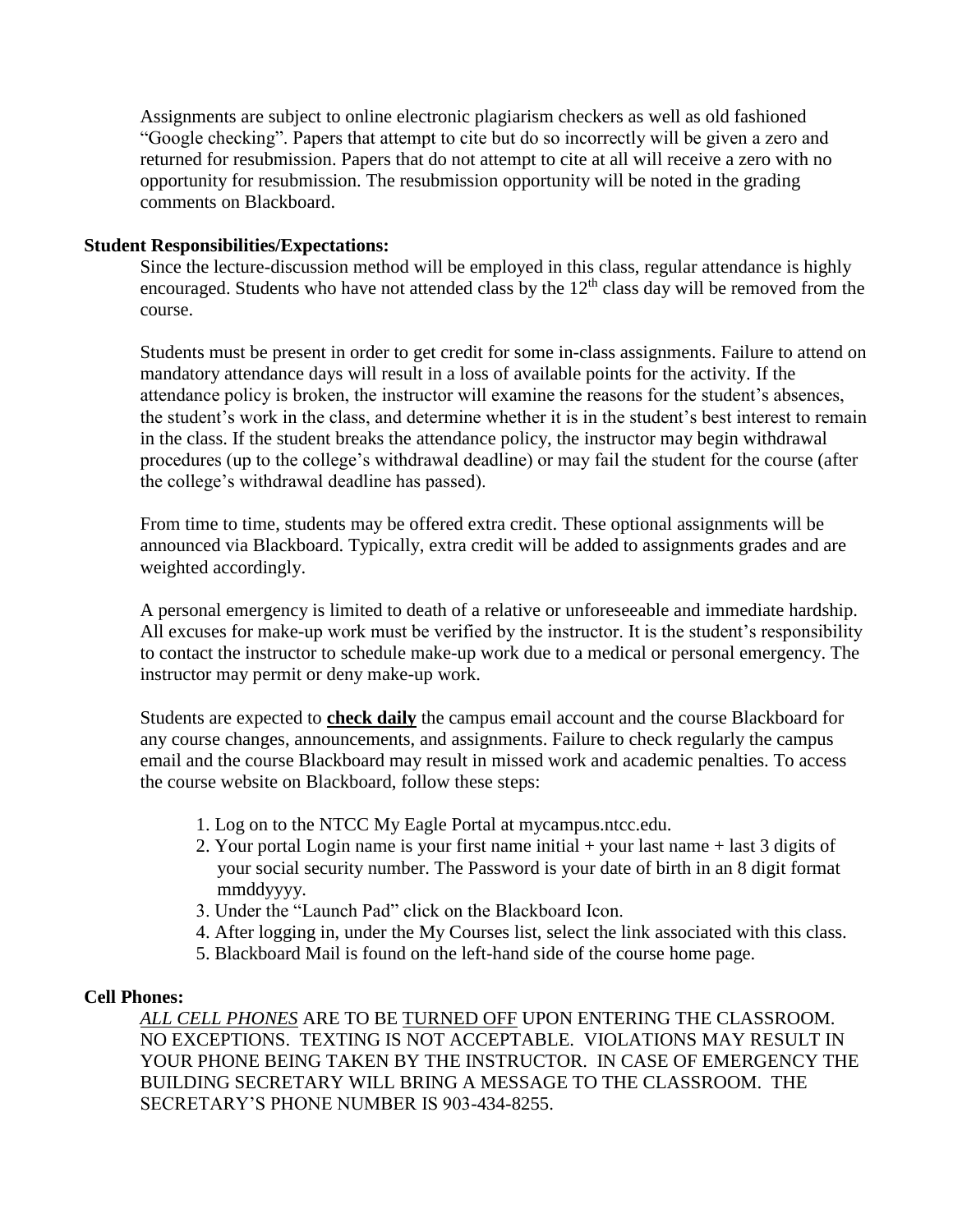#### **NTCC Academic Honesty Statement:**

Students are expected to complete course work in an honest manner, using their intellects and resources designated as allowable by the course instructor. Students are responsible for addressing questions about allowable resources with the course instructor. NTCC upholds the highest standards of academic integrity. This course will follow the NTCC Academic Honesty policy stated in the Student Handbook.

#### **Academic Ethics:**

The college expects all students to engage in academic pursuits in a manner that is beyond reproach. Students are expected to maintain complete honesty and integrity in their academic pursuit. Academic dishonesty such as cheating, plagiarism, and collusion is unacceptable and may result in disciplinary action. Refer to the student handbook for more information on this subject.

#### **ADA Statement:**

It is the policy of NTCC to provide reasonable accommodations for qualified individuals who are students with disabilities. This College will adhere to all applicable federal, state, and local laws, regulations, and guidelines with respect to providing reasonable accommodations as required to afford equal educational opportunity. It is the student's responsibility to arrange an appointment with a College counselor to obtain a Request for Accommodations form. For more information, please refer to the NTCC Catalog or Student Handbook.

#### **Family Educational Rights and Privacy Act** (**FERPA**):

The Family Educational Rights and Privacy Act (FERPA) is a federal law that protects the privacy of student education records. The law applies to all schools that receive funds under an applicable program of the U.S. Department of Education. FERPA gives parents certain rights with respect to their children's educational records. These rights transfer to the student when he or she attends a school beyond the high school level. Students to whom the rights have transferred are considered "eligible students." In essence, a parent has no legal right to obtain information concerning the child's college records without the written consent of the student. In compliance with FERPA, information classified as "directory information" may be released to the general public without the written consent of the student unless the student makes a request in writing. Directory information is defined as: the student's name, permanent address and/or local address, telephone listing, dates of attendance, most recent previous education institution attended, other information including major, field of study, degrees, awards received, and participation in officially recognized activities/sports.